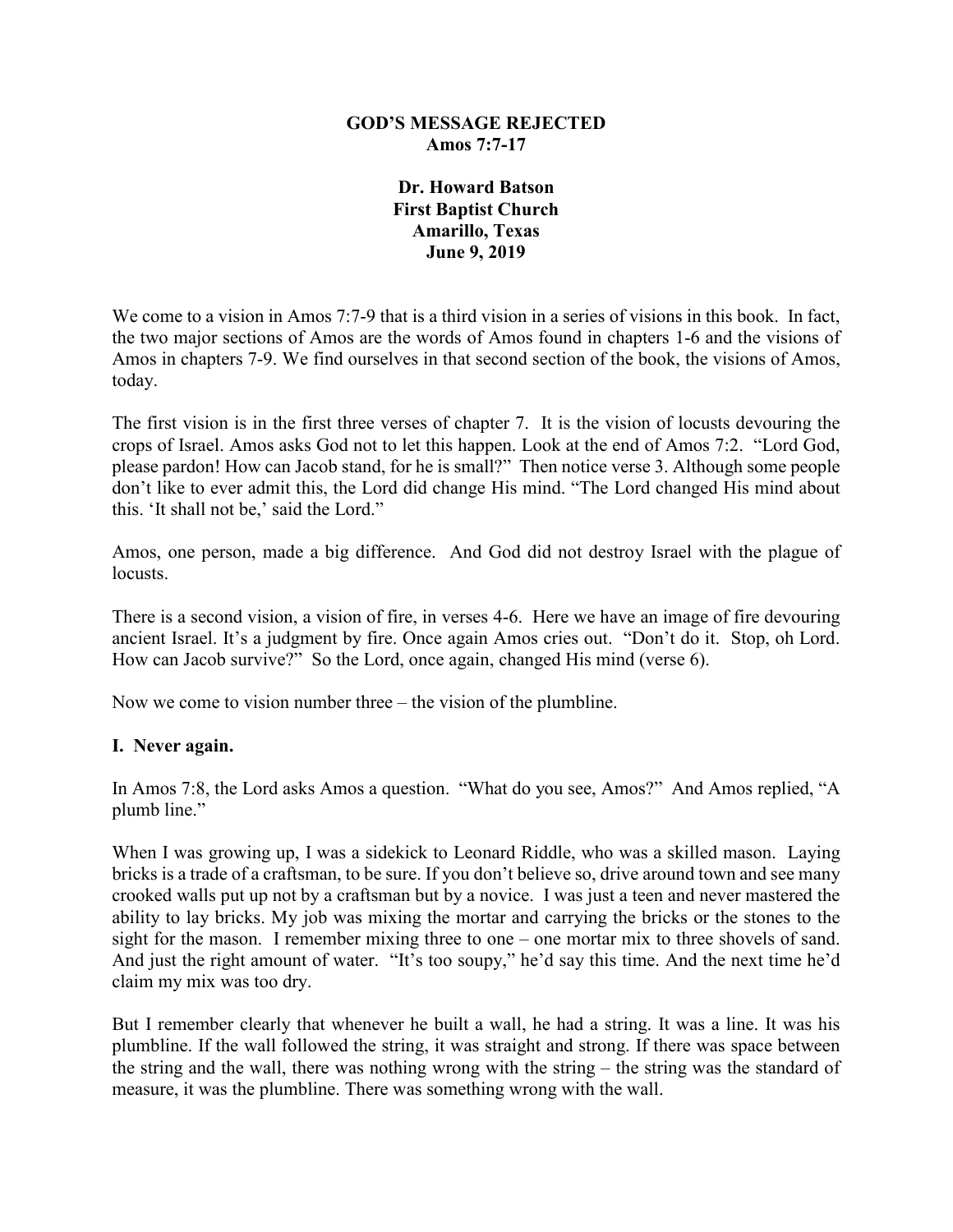God is saying to Amos, "I'm about to be an architect. I am about to be a construction foreman. I am about to lay a plumbline and see if my people ("my people" is a reference to the covenant Israel had with God)...I am about to see if my covenant people have measured up to my word. If not, I will spare them no longer." Look at verse 8.

There are two recipients of God's wrath (verse 9).

First, the places of worship – whether they are the high places, that is the shrines placed on the hill tops, or whether it is the sanctuaries, the places of worship like Bethel and Dan that had been placed in the Northern Kingdom as rivals to Jerusalem.

Second, the recipient of the wrath was going to be the dynasty of Jeroboam (2 Kings 15:8-10) – that is, Jeroboam II. God was going to rise up against the house of Jeroboam with the sword.

Another way to translate the Hebrew at the end of verse 8, "I will spare them no longer," is "I will never again pass by them," meaning "I will never again pass over their sins, but rather I will pass through their midst." That is, God's punishment will not be delayed.

But notice this vision, unlike the vision of the locusts and the vision of the fire, has no prayer of intercession, no cry of Amos on behalf of the people petitioning God not to do what He has declared He is going to do. Amos is silent. This particular vision ends without God changing His mind. This vision ends without hope.

Those are hard words, "never again."

**John said to his wife, "Never again will you hurt me like this. I just can't forgive you this time." Ann could feel the pain of his words. His heart was broken, and now he was going to break hers. Never again. No more chances. That was the tone of his language.**

**Ann said there was a finality in his words she'd never heard before. She had done it this time, and she knew it. She could just sense something was different in his voice. Sure, she had hurt him before and he had hurt her. But despite harsh words, they had never been quite like this. They had always come back together eventually. Never had she heard, "Never again."**

**She shuttered at the implications of his verdict. It sounded so final. She had gone too far this time.** 

**\*\*\*\*\*\*\*\*\*\*\*\*\***

**He was shocked beyond belief. The words hit him like nothing had ever hit him before. Despite all the rest the doctor said, of course he could only hear those words, "You have AIDS."**

**"Did the doctor say what I thought he said? Surely this is a dream. Surely I'll wake up and there will be no AIDS, there will be no such diagnosis." All he could do was remember the words – those three words, "You have AIDS" – every day for the rest of his life. Never again would there be a day, however long he lived, when these words would not haunt him and**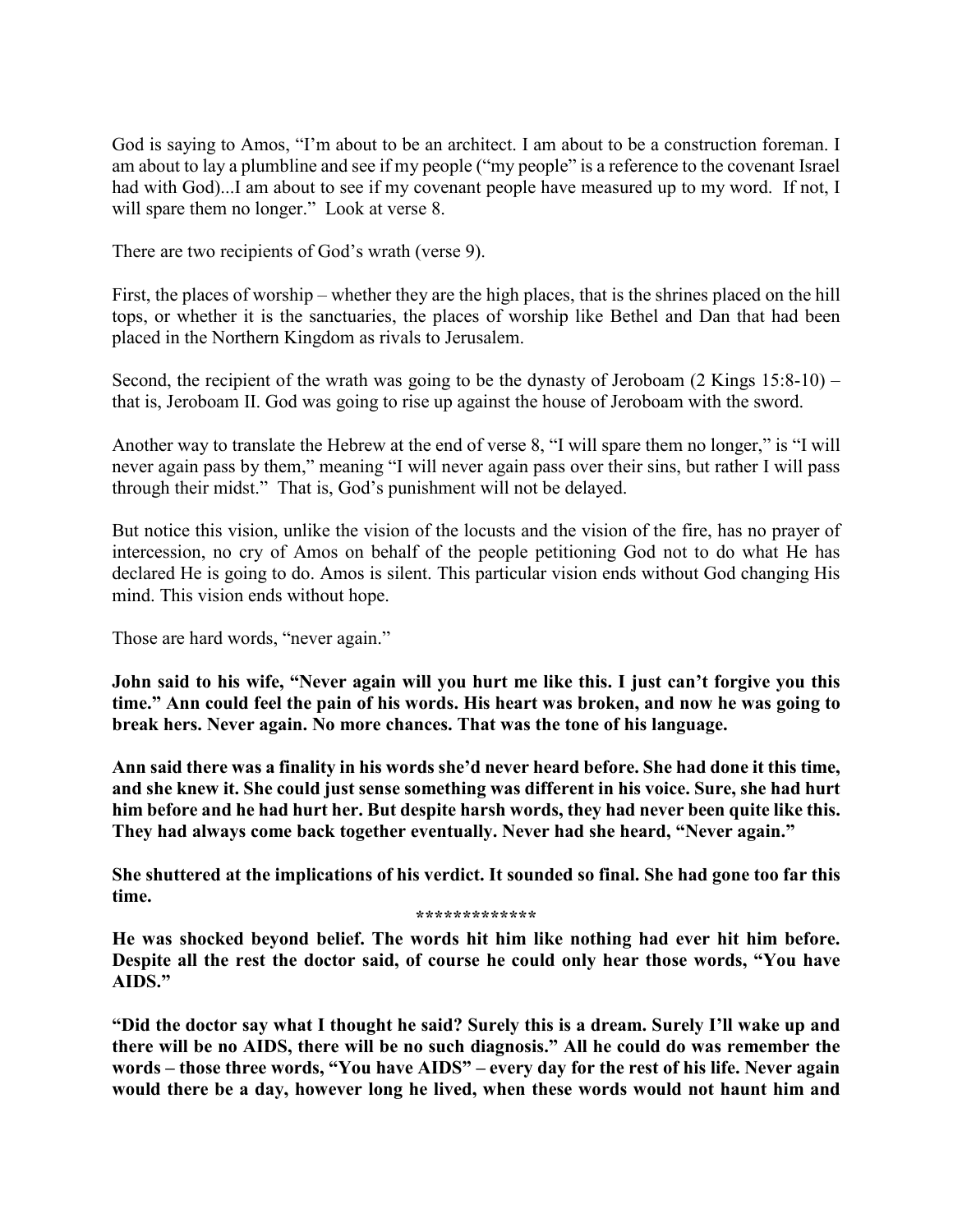**overshadow everything that he did. Never again would he awake to a carefree day with a full life to enjoy – no worry, full of hope. Never again. All because of a stupid, careless act. He knew there was no one else to blame. The choice had been his. And now life would be "never again." (Cecil P. Staton, Jr., "Never Again,"***Interpreting Amos***, ed. Cecil P. Staton, Jr., Smyth & Helwys Publishing, Macon, Georgia 1995, p. 119-120)**

When we hear the words "never again," like the words Yahweh uttered to Israel, life changes forever. Life is hard on the other side of "never again."

We like the first two visions. The first, where the locusts are about to devour the sprouting crop and Amos prays on behalf of the people and begs God not to do it, not to punish Israel, and God says, "Okay, I'll give you another chance." Or we like the second vision where the earth is about to be scorched by fire and, once again, Amos intercedes and says, "Oh Lord God, forgive, I beg you. How can Jacob stand? He's so small." And, again, the Lord changed His mind. "It shall not be," the Lord said.

I like that. I like that picture of God – a picture of God where God knows what's right and we know what's right, and when we do what is wrong God forgives and forgets. And God forgives and forgets because of our prayers.

But it's this third scene, this third vision that I don't like. I bet you don't like it either. God shows Amos something. It's a plumbline. It's a picture of everyday life. And yet the word this time is not that God changes His mind. Rather, it is that He will never again change His mind in regard to them. He will never again pass over their sins.

The opportunity for holding back God's wrath has passed. The time for intercession is gone. The prophet is silent. The places of worship will be destroyed. The dynasty of Jeroboam will come down. No more chances.

I don't like this passage in Amos. I like the prophet Jeremiah better, where Jeremiah says to the people what God has said, "I will forgive their iniquity and remember their sin no more." Or I really like the psalmist in Psalm 103 when God says through him, "As far as the east is from the west, so far He removes our transgressions from us." **As Cecil P. Staton said, "As a Christian I am big on grace and small on 'no more chances.'" (***Interpreting Amos***, p. 124).** 

And the words "never again" are especially repulsive when they come from the lips of God.

This is a powerful story. Amos was a godly man. And prayer really does change the course of events, even when God's involved. There is way too much evidence in scripture for that – don't try to convince me otherwise. The prayers of a righteous man do yield much.

Yet, their came a time when even the prayer of the prophet could not stop the anger of God. Know that your choices and my choices impact our lives forever. This time the people of God had crossed the line, gone too far. And God was not going to relent. He was not going to hold back His punishment.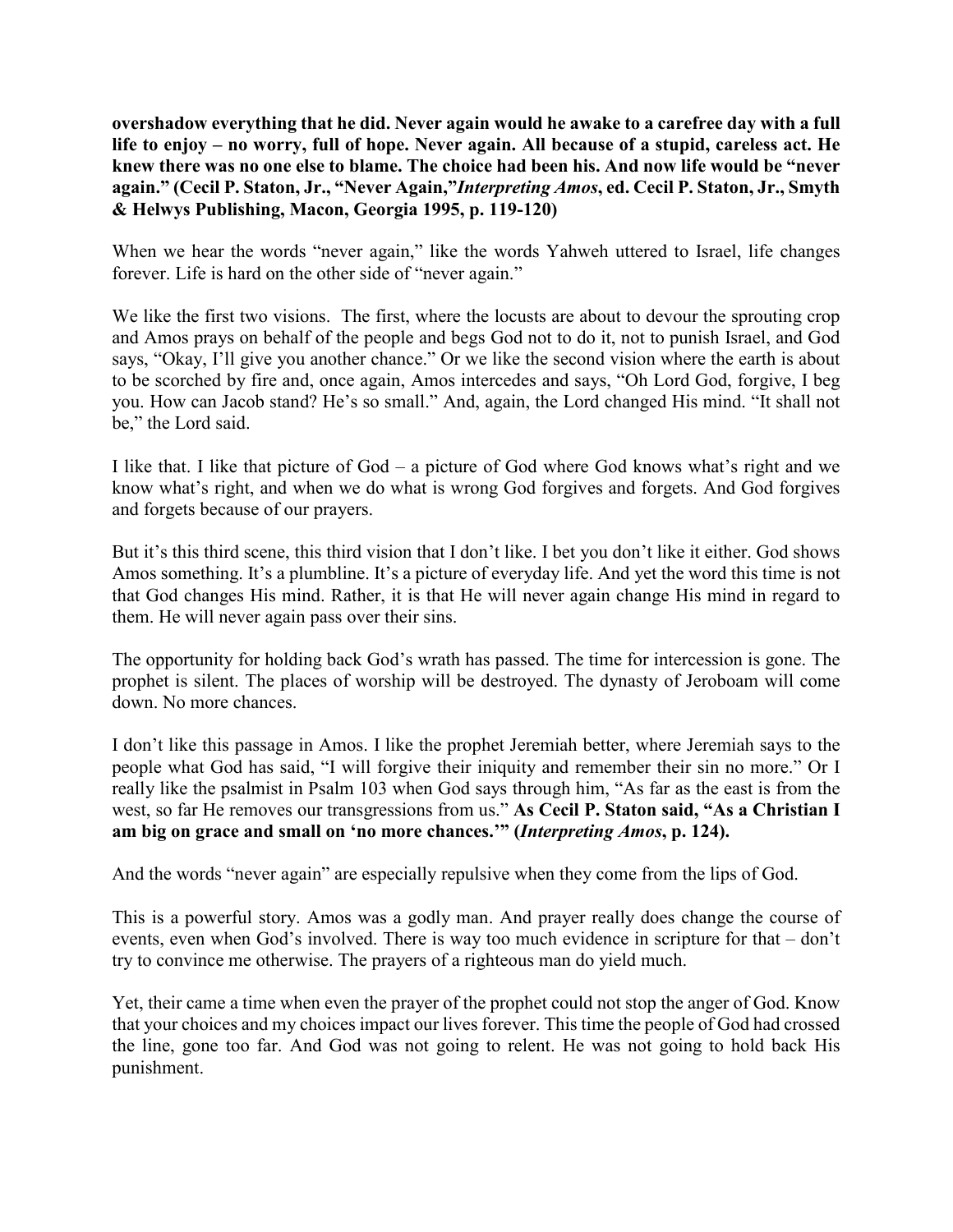Each of us we has the power to make decisions that change our lives. Sometimes our decisions lead us to pain and destruction and even death. And sometimes our decisions lead us to life and hope and joy. But pray – do pray that you never hear those words "never again."

# **II. A paid prophet**

The best I can determine, it is pretty easy to buy expert testimony. It takes place in the courtrooms across America every single day. Someone is called to testify. They have a Ph.D. or some other degree that makes them an expert in their particular field. And, of course, as they are questioned they yield answers in direct relationship as to how much money they are being paid by one side or the other. The expert witness for the defense always seems to have an opinion which clears the client. On the other hand, the prosecution's prophet always seems to bear "an unbiased opinion, a professional opinion" which seeks a guilty verdict.

Opinions are bought and sold, bartered and exchanged without any real integrity. Pay enough money and somebody will say what you want them to say.

I'm afraid that the notion of the paid-for prophet extends far beyond the courtroom. It has come to the pulpits, both of ancient Israel and of America.

Jim started out with a lot of fervor in his preaching. He started out as a flame of fire. He said what he thought, and he thought what he said. He measured his words – but not too carefully, because he was just calling it like he saw it. He was just declaring, "Thus sayeth the Lord." He's not sure when it happened, but as he looks back over his ministry he realizes that now he worries more about pleasing the people with his words than he does about pleasing God.

### **"It is a subtle slide from the free space of prophetic vision to the entangled web of purchased blindness. It is the process by which a lion's roar is muted to a gentle whisper by the seduction of power and security. Another would-be prophet has become a kept preacher." (Alan Walworth, "A Kept Minister,"** *Interpreting Amos***, p. 134)**

As he "wises up," the preacher begins to lick his finger and test the wind before he hurls any homiletical heat. It's much easier for me to preach sermons about topics that you want to hear than it is to be faithful to the biblical text. As you look across the billboards of many of America's most popular preachers, you will see sermon titles that sound something like this: "How to Have Success Without Stress," "How to Make Good Marriages Better," "How to Win at Life."

While certainly appropriate in small doses, and while you hear them from my mouth from time to time, that which ought to be the occasional dessert, served in small in limited quantities, becomes the mainstay in the meat of the preaching repertoire. To draw a crowd, theology is reduced to a bare minimum, and people are simply taught how to struggle and make it through life. The focus is on being a husband, a wife, a parent, an entrepreneur, a manager, how to build our self-esteem. In due course, this leaves out the majority of the Apostles' theology.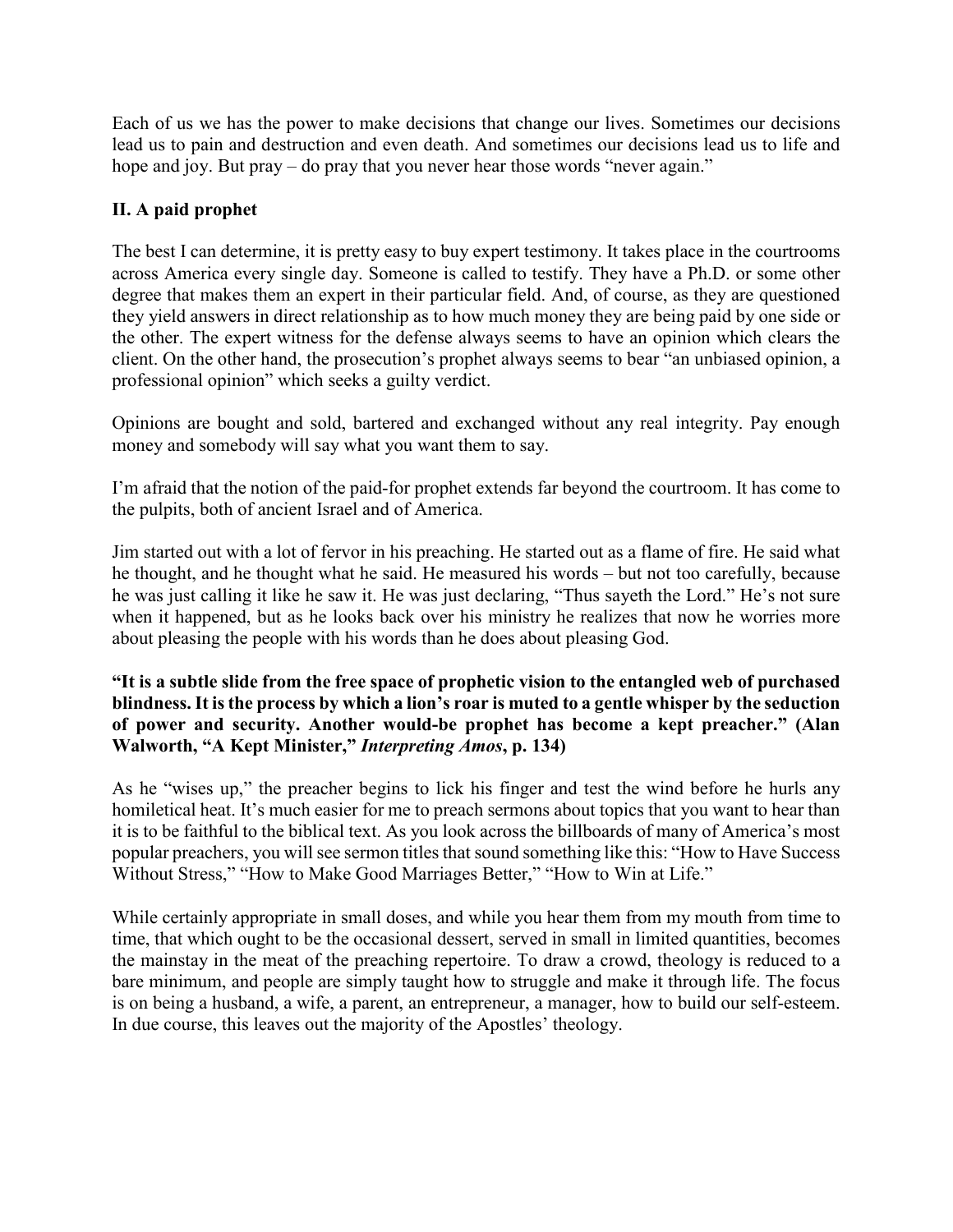But it happens. It happens when we want to fill a building. It happens when preachers simply preach messages that sell. I've learned over the years what you want to hear, and have tried to fight with every fiber of my being not just simply to yield to the popular call to just dose out dessert.

It's easy to become a paid-for preacher.

Maybe that's what happened to Amaziah. He was probably the high priest of Bethel. He was, by all ministerial measures, a soaring success. He was in the big league of pulpits. He was at the first big church. He had the attention of the king, Jeroboam II. You might say he was a priest at the national cathedral.

You have to be careful, though, that you don't become the spiritual guardian of the status quo, where all you are is a profiteering puppet that blesses what the king has already decided. In reality, that is what Amaziah had become. The more he ate at the king's table, the more he developed a taste for the king's cuisine. And as long as he kept the king happy, the hors d'oeuvres were going to keep on coming.

About that time, Amos showed up from Judah. Of course, Amos's message was one which was not very popular with the ancient Israelites. He basically said they were enjoying the prosperity under Jeroboam II mostly because they were breaking the backs of the poor. They were doling out acts of injustice against the marginal of society. And God would not stand for it.

That didn't sit too well with Amaziah. He made his money out of the status quo, out of being the professional prophet to Jeroboam II. He ratted to the king that Amos was conspiring against him. "Amos is saying that you're going to die, and he is saying that the rest of us are going into exile."

"Go home," he says to Amos in verse 12. "Go back to your land of Judah," he seems to be saying. "Eat your bread there and do your prophesying. But no longer prophesy at Bethel, for it is a sanctuary of the king and a royal residence." Amaziah, the truly paid-for prophet, is accusing Amos of being the same. "Go back and earn your prophetic bread back home in Judah."

"Wait a minute," said Amos in verses 14-15. "My call to prophecy came from God. And He's called me to prophesy to Israel, not to Judah. And, by the way, you need to know I'm not the son of a prophet, nor am I a prophet. I'm a herdsman and a fig grower by trade. But God gave me the call. And so I've come here to deliver the word."

The words from Amos are harsh. He says to Amaziah, "Your wife will become a harlot. Your sons and daughters will fall by the sword. You land will be parceled up by a measuring line, and you yourself will die upon unclean soil. And all of Israel will go away into exile." All five of these curses on Amaziah were typical results of war.

Yes, it's important that the prophet not be paid for. Really, really important.

# **III. God and country**